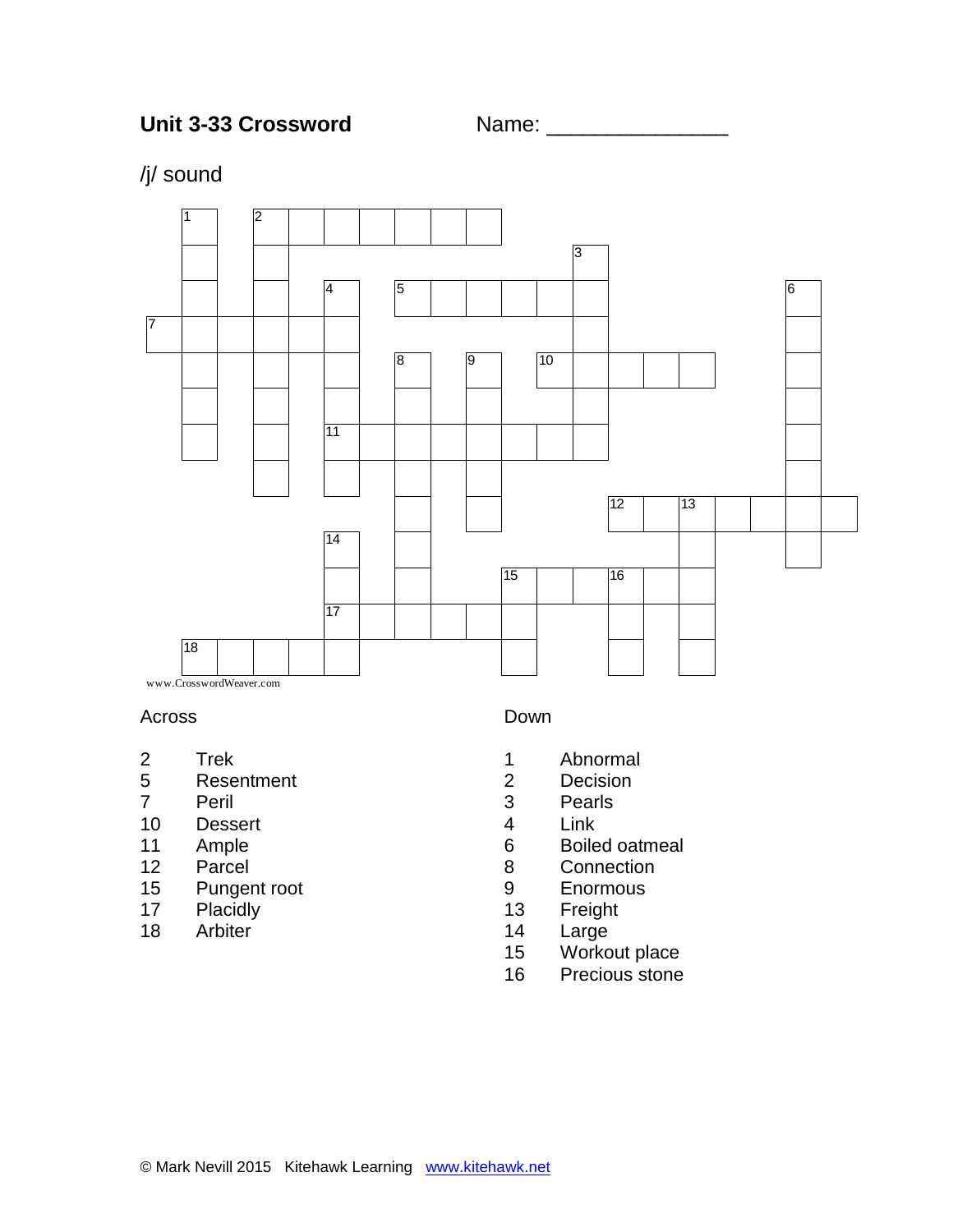### **Unit 3-33 Crossword Solution**

### **/j/ sound**



## **Unit 3-33 Polygon Answers**

Some answers:

(With **P**): dip, dope, drip, drop, gird, grip, gripe, grope, peg, pie, pied, pier, pig, pod, pore, **porridge**, pride, prod, rip, ripe, rope, (20)

(Others without **P**): die, dig, dire, ego, err, god, gore, order, ore, red, rid, ride, ridge, rig, rod, rode (16)